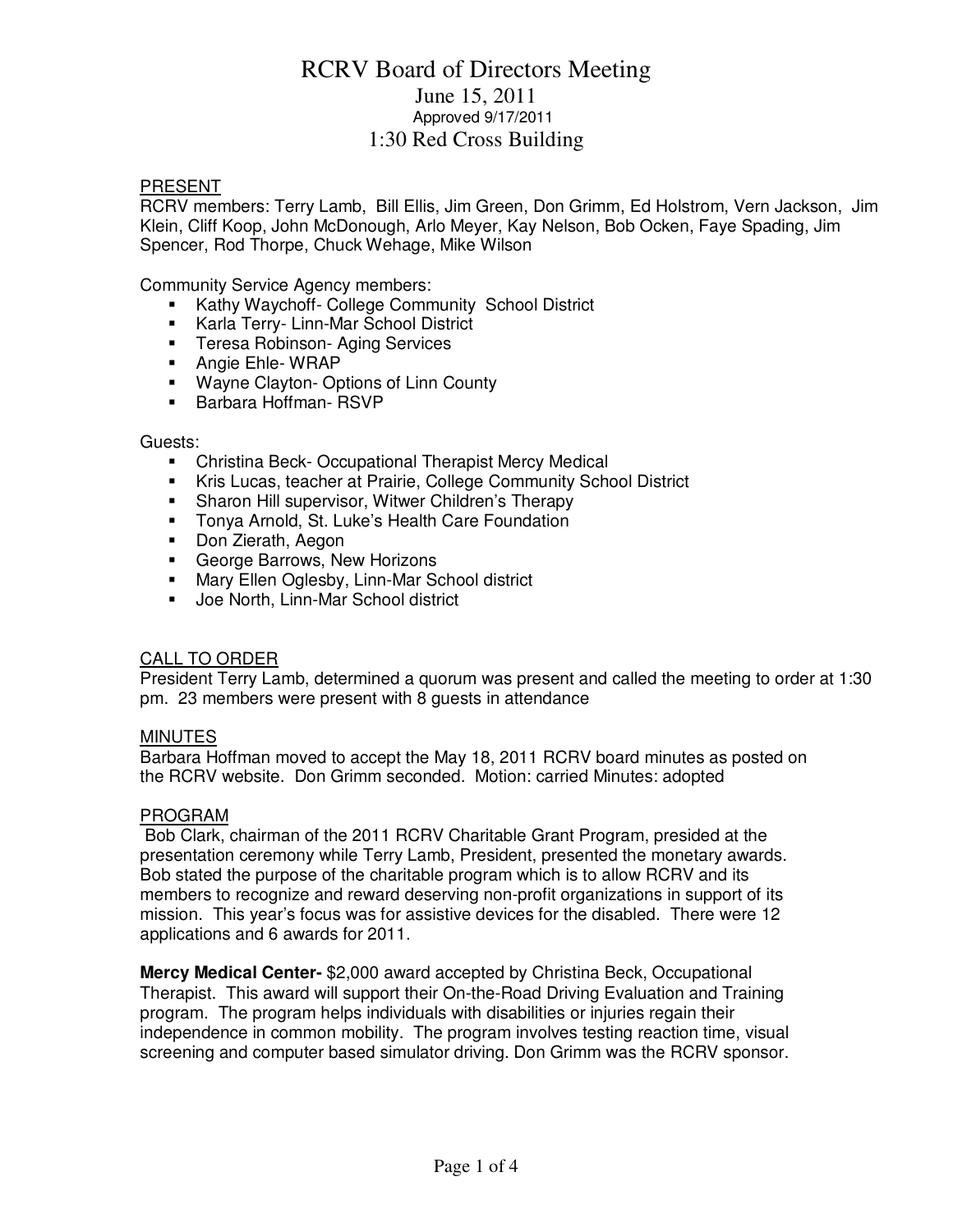## RCRV Board of Directors Meeting

June 15, 2011 Approved 9/17/2011

**New Horizons**-\$2,000 award accepted by George Burrows. This award will support their need for positioning equipment. This equipment will be for their residents who are physically and/or intellectually disabled individuals. This positioning equipment serves as assistive devices to help with mobility, flexibility, muscle and skin health. Cliff Koop was their RCRV sponsor.

## **St. Luke's Health Care Foundation for the Witwer Children's Therapy project-**

Sharon Hill, supervisor, Witwer Children's Therapy and Tonya Arnold, grant writer, St. Luke's Foundation accepted the \$2,000 award. The award will help purchase an Alt-Chat machine to be used in the Children's Speech Therapy program to assist children with their communication disability. John McDonough was the RCRV sponsor.

**Novak Elementary School**- \$2,000 award accepted by Joe North, principal and Mary Ellen Oglesby, teacher; both from Novak Elementary school, Linn-Mar Community School District. This award will purchase Nooks. These machines will be used in the Linn-Mar Power Plus program to help their most "at risk" children become more successful, both academically and socially, by utilizing research based reading/math instructions. Jim Green was their RCRV sponsor.

**Prairie Ridge Elementary,** Level 3 classroom, College Community School District**-** Kris Lucas , teacher, accepted their \$1000 award. The award will be used to provide students with multiple disabilities to have alternate access stations with docks for IPads and IPods. These access stations will provide these students with the opportunity to access to current school based technology. Terry Lamb was the RCRV sponsor.

**College Community Schools**- \$1000 award was accepted by Kathy Waychoff, Volunteer Coordinator for College Community School District. The award will be used to purchase iPads for use by struggling and special needs students allowing them access to software applications geared to aid students to increase reading fluency and master math facts. Terry Lamb was the RCRV sponsor.

### OLD BUSINESS

• Rod Thorpe moved to accept the revisions of the by-laws as posted on the RCRV website. John McDonough seconded. Motion carried. The by-laws go into effect at the close of today's meeting.

## PARTNER AGENCY REPORTS-

## **1 . Karla Terry- Linn-Mar School District**

The Governor's Awards will be held June  $24<sup>th</sup>$  at 10 am at Linn-Mar High School. Seven RCRV members will receive recognition. RCRV is handling the parking duties.

### **2. Wayne Clayton- Options of Linn County**

 A RCRV volunteer is working on repairing a communication switch. The new building is on schedule.

## **3. Kathy Waychoff- College Community School District**

Kathy is presently involved with summer school. Classes start August 18<sup>th</sup> so new volunteer opportunities will be posted the first of August.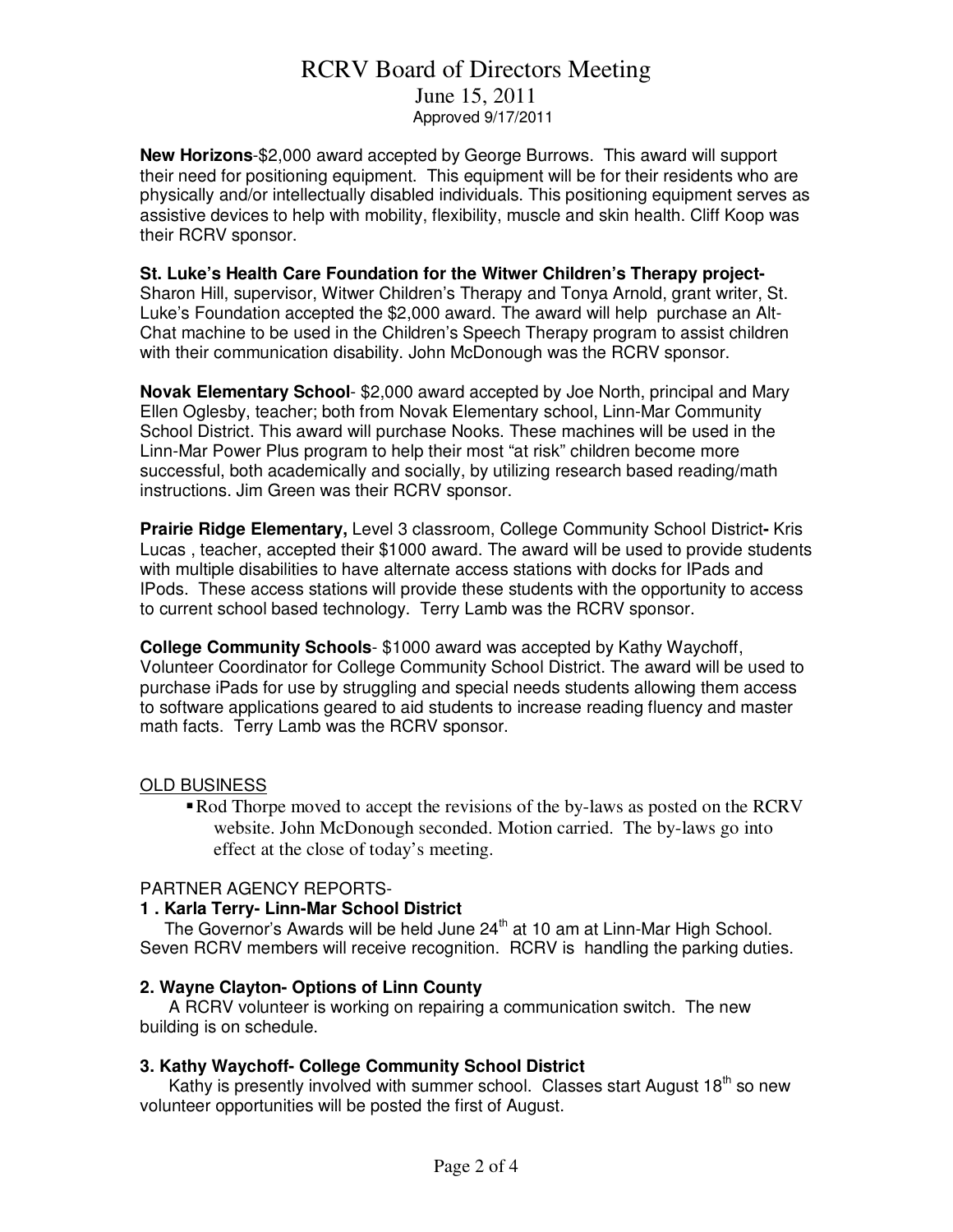## RCRV Board of Directors Meeting

June 15, 2011

Approved 9/17/2011

### **4. Angie Ehle- WRAP**

There have been 6 ramps built to date with 12 in queue and 2 removals.

### **5. Teresa Robinson- AGING SERVICES**

Aging Services had a successful volunteer breakfast and recognition on June 14 at the Human Services building. Volunteers were recognized for their contributions and years of service.

### **6. Barbara Hoffman- RSVP**

Upcoming event: Volunteer Gathering- July 11 at 9:30 at United Way- two speakers will talk about volunteer opportunities at their agency, new volunteer opportunities will be presented plus refreshments

Stats: 311/500 volunteers for 20,500 hours 24 new RSVP volunteers

### RCRV COMMITTEE CHAIR REPORTS

### **Community Projects- John McDonough**

The Governor Awards will be June  $24<sup>th</sup>$  at 10 AM. We will have 6 volunteers assisting again this year, 2 for the parking, 2 for handling the two stairways up and down from the stage and 2 for assisting volunteers into their proper seats. Rockwell Collins, thanks to Cindy Dietz, will again provide the lemonade and cookies this year.

Aging Services continue to have a need for ramp design and build. Also they have a need for home inspectors and repair folks.

We continue to assist folks who want to become US citizens at the Catherine McAuley center.

The Eastern Iowa Observatory and Learning Center now have a PA system in their lower level. This will now permit programs on the first floor to now be broadcasted to the lower level as well.

Cliff Koop will be assisting a Marion student by providing a method for the student to carry her food tray on her walker while in the cafeteria. He also continues to provide Astronaut boards to the St Luke's Witwer Children's Therapy center for their patients. I believe that he has delivered about 110 boards to date.

We continue to design and build ramps for the WRAP program. We had a training session for people desiring to become designers during this recent period. We did get some more designers from this activity. We currently have 13 ramps in backlog.

We provided support to the Tanager Summer Fest held recently which was held in the Rockwell Collins Parking lot again this year.

We continue to support the Honor Flight activities via the help from Arlo Meyer and Mike Wilson.

Aegon is interested in starting a volunteer program for their retirees as well. We have been invited to participate in their next meeting which will be held in the October timeframe. They are currently working with RSVP and United Way of East Central Iowa to get their program underway.

We continue to support many non-profit agencies in the area.

If you can dream it, we can do it.